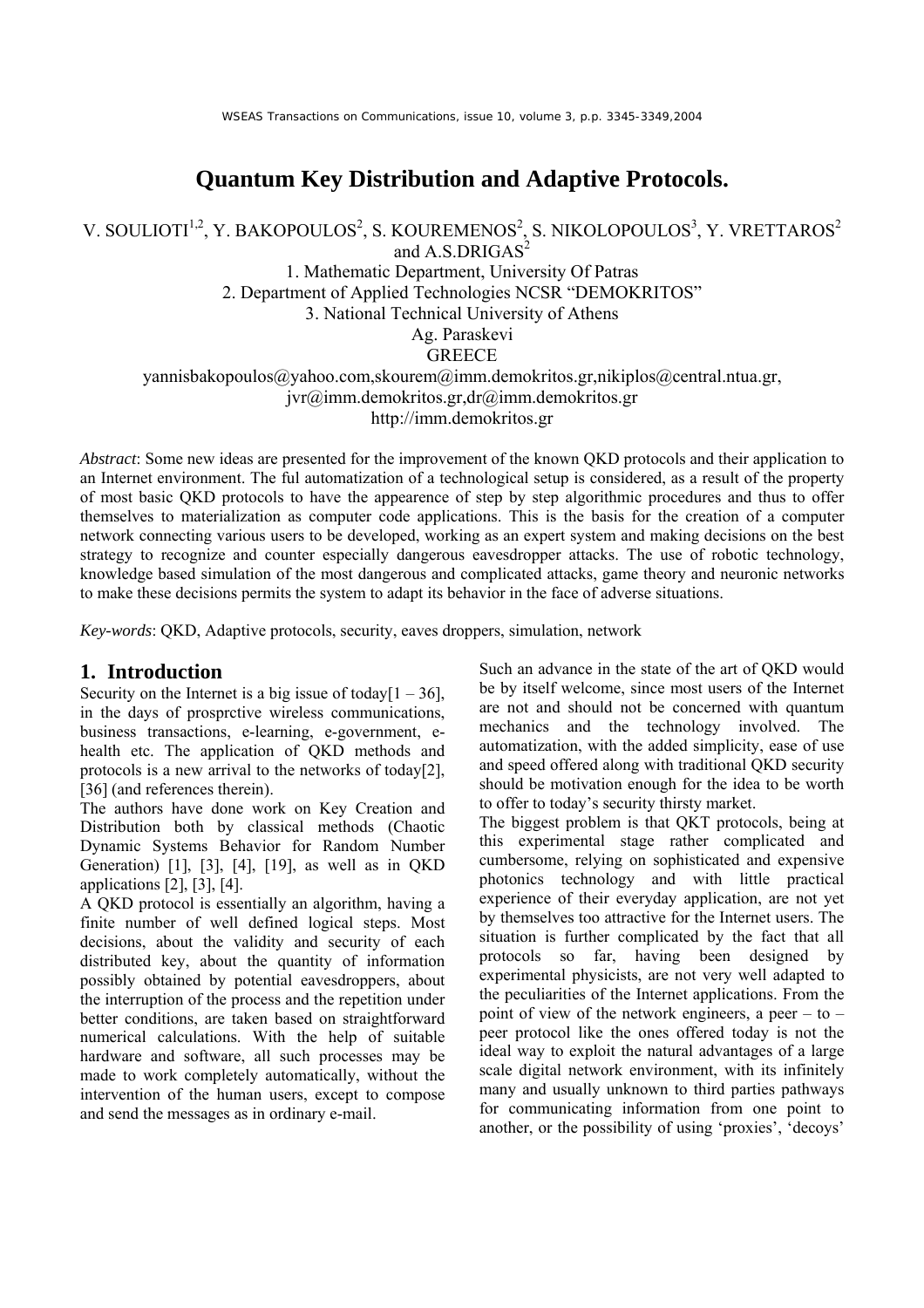or 'avatars' to break a message into parts and so propagate it through the labyrinth of the Internet with less probability of eavesdropping.

At this stage, where the versatility and chaotic complexity of the Internet and the power of modern digital technology and know - how have the most to offer, where the decision making must be based on concrete facts backed up by fully provable calculations, the automatization of the QKD protocol to be used becomes essential. It is the only way in order to ensure that the decisions and countermeasures necessary for recognizing and countering specific dangerous attacks, so that the users' communications will be as seamlessly and smoothly continued as possible, without compromising either the security or the utility of the services traditionally offered by the Internet. More so if the extension and expansion of these services is to be realized as envisioned by the designers of the Information Society of tomorrow.

## **2. THE IDEA OF AN ADAPTIVE PROTOCOL.**

The automatization process is easy to realize with state of the art technology. The idea is described in detail in [2] and utilized in a protocol proposed in [36]. The references in [2] describe a variety of protocols and the application of the idea is more or less the same in every case. It is the utilization and exploitation of the advantages such a setup offers for Internet use.

The fundamental facts are the following: Strangely enough, the Internet is considered to be a very unsafe environment for secure services. Especially so, if the services are offered in a wireless environment, where, by common wisdom, "everybody can and will listen in" on what others say or do and act on what he listens to, to his benefit and to the detriment of legitimate users. It seems that the simple fact that one has to know "where" to listen and "what" to listen for, if one is to make any sense out of the chaos of Internet communications, that escapes the average mind. If the potential eavesdropper is to eavesdrop at all, he must know beforehand the exact line of communication and use the appropriate attack to intrude upon it. It is here that an adaptive protocol may use the whole potential offered to elude and frustrate the opposition and maintain communication integrity, by making the necessary decisions and minimizing the information available to the eavesdropper to the point where it is essentially useless. The weapons of the defender's arsenal, are to change the route or routes of information transfer, making it almost impossible for the eavesdropper to trace it. To break it down to many parts communicated by different routes and modes, so that it will be impossible for the eavesdroppers to get it all. To use proxies, decoy messages of indifferent content, using various obsolete and useless keys, effectively 'spamming' the opposition by the huge volume of nonessential traffic the illegitimate intruders will have to process in order to find the usable content of the real messages. To make use of 'security islands' like the well known Intranet groups within the Internet so that in their collaboration with other distant groups they will extend their security where desired. By depriving the eavesdroppers of any indication of what exactly goes to whom exactly, a user in any form or capacity will be able to supplement his defense arsenal with the formidable weapons of deception and elusion.

All this decision making goes beyond the simple 'continue or abort?' question of a typical QKD protocol. It is essential that the decisions are based on solid facts and are being made in split – second real time, in order for them to be effective. The theory and technology in this decision making must be based on realistic and complete information on the methods and protocols of attack, something that may only be ensured by proper preparation. So it will be essential for the computer systems realizing the adaptive protocol, the 'controllers' of [2], to have the expert ability to recognize the form and danger of the attack and have solid criteria on how to counter it. This may be achieved by the extensive use of detailed simulations, so that the expert systems included in the controller network will be able to be taught beforehand of the various forms of attacks and to be able to learn from experience during everyday routine use and even training in new attack methods as they appear.

This seems the only way to secure communications and business transactions through the Internet. It also seems obvious that a long way is to be traversed if the adaptive protocols are to have a practical application in the foreseeable future. The authors are very hopeful in this direction, considering it an essential part of the Internet of the future.

### **3. AKNOWLEDGEMENTS.**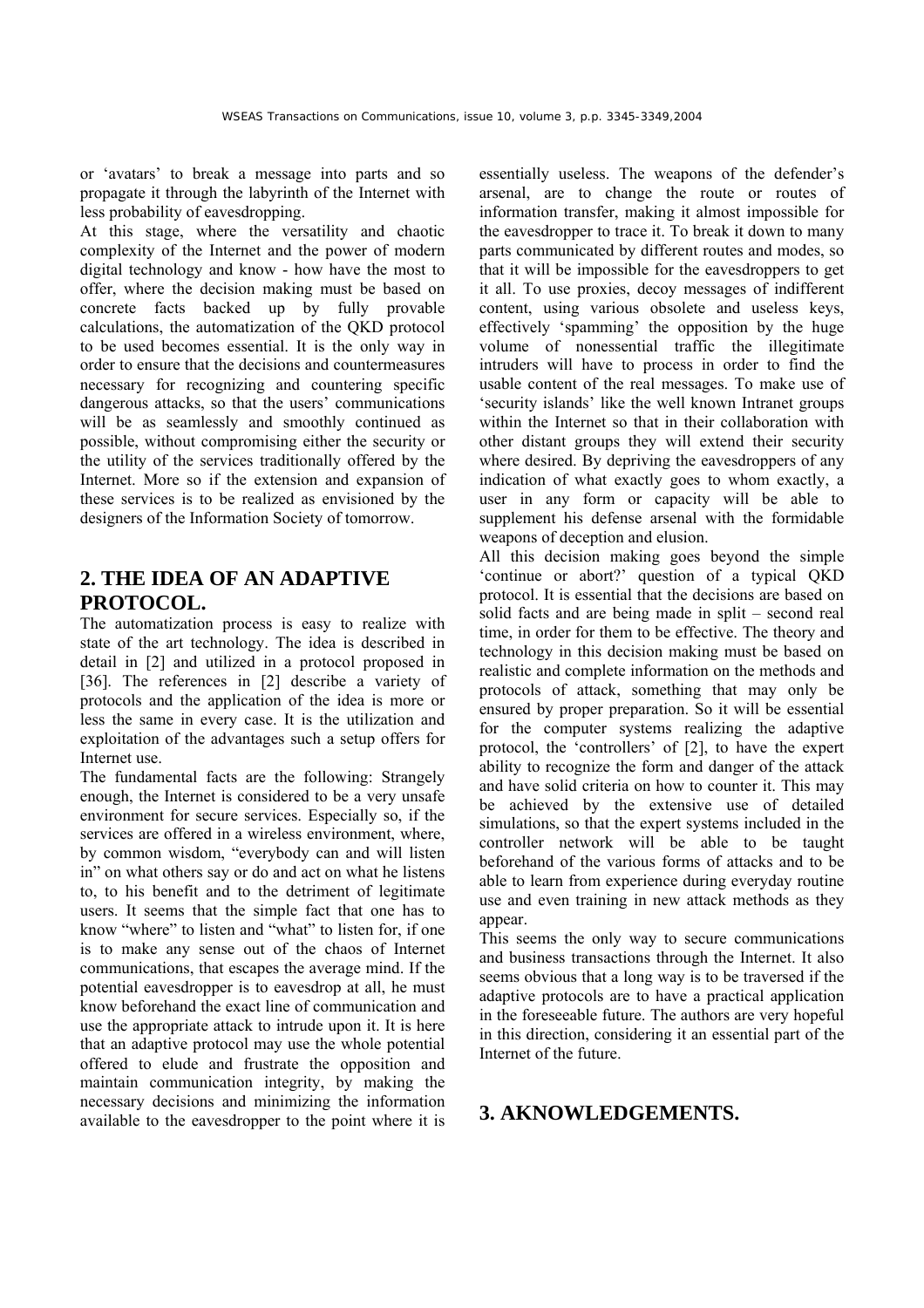The authors are grateful to Dr. Nikolaos Papadakos for his help and valuable ideas. To Profs. N. Kalouptsidis, A. Boudis and M. Vrahatis for help and encouragement. To Dr. S. Kotsios for his advice and discussions. To V. Soulioti for invaluable cooperation. To S. Domoxoudis, L. Koukianakis and Y. Loukidis for discussions and suggestions on the functions of the Internet and valuable help.

#### **4. References**

- [1]. Yannis Bakopoulos, 'Application of Dynamic Systems for Cryptographic Key Distribution' 15th Congress on Nonlinear Dynamics, Chaos and Complexity Patras Aug.  $19 - 30$ ,  $2002$  (A. Bountis)
- [2]. Yannis Bakopoulos, Yannis Vrettaros, Athanasios Drigas, 'An automatic process for the reliable and secure creation and distribution of quantum keys' National Patent Νο 1003891, ΟΒΙ, 2002.
- [3]. Yannis Bakopoulos, Vassiliki Soulioti, 'A protocol for secure communication in digital networks' National Patent Νο 1004308 ΟΒΙ, 2003;
- [4]. Yannis Bakopoulos, Vassiliki Soulioti, 'A protocol for secure communication in digital networks' PCT/GR 03/ 00035 2003
- [5]. L. O Chua. and T.Lin, (!988) IEEE Trans. CAS 35, pp.  $648 - 658$ .
- [6]. Robert L Devaney., Physica 10D (1984) pp. 387 – 393.
- [7]. O. Feely and L. O. Chua 'Nonlinear Dynamics of a class of analog - to - digital converters', Int. J. Bifurcation and Chaos, Vol. 2, 1992, pp. 325 – 340.
- [8]. Orla Feely "Nonlinear Dynamics and Chaos in Sigma – Delta Modulation"., Journal of the Franklin Institute Vol. 331B, No. 6, 1995 pp. 903 – 936.
- [9]. Orla Feely 'Nonlinear Dynamics of Chaotic Double-Loop Sigma Delta Modulation' , ISCAS 1994: pp.101-104
- [10]. T Habutsu. et al. 'A secret key cryptosystem by iterating a chaotic map' International Conference on the Theory and Application of Cryptographic Techniques, Springer Verlag, DE pp 127 – 140, XP000607774
- [11]. Leo P. Kadanov, and Chao Tang, Proc. Natl. Acad. Sci. USA Vol. 81, pp. 1276 – 1279, February 1984, Physics.
- [12]. K. Karamanos "Entropy analysis of substitutive sequences revisited" J. Phys. A, Math. Gen. 34,  $(2001)$  9231 – 9241.
- [13]. Stelios Kotsios and Orla Feely, NDES Congress Spain '96.
- [14]. Stelios Kotsios and Orla Feely 'The model matching problemfor a special class of discrete systems with discontinuity'IMA Journal of Mathematical Control & Information (1998) Vol. 15, pp 93 – 104
- [15]. Stelios Kotsios 2000 Nonlinear Dynamics 22 pp.175 – 191 (and refs therein)
- [16]. George Marsaglia "A Current View of Random Generators" Keynote Address, Computer Sciense and Statistics: 16th Symposium on the Interface, Atlanta, 1984 (It appeared in "The Proceedings" of the Conference, published by Elsevier Press).
- [17]. S. Papadimitriou, A. Bezerianos, T. Bountis, G. Pavlides, "Secure Communication protocols with discrete nonlinear chaotic maps", Journal of Systems Architecture, Vol. 47, No 1, 2001, pp.  $61 - 72$ .
- [18].James Rössler et al., PHYSICAL REVIEW A, VOLUME 39, NUMBER 11, JUNE 1 1989, pp.5954 – 5960.
- [19]. V. Soulioti 'A study on Discrete Dynamic Systems with a linear part and discontnuity', 15th Congress on Nonlinear Dynamics, Chaos and Complexity Patras Aug.  $19 - 30$ ,  $2002$  (A. Bountis)
- [20].Richard J. Hughes et al 'Method and apparatus for free space quantum key distribution in daylight' US 2001/055389, December 27, 2001.
- [21]. Yuan et al 'Method and system for establishing a cryptographic key agreement using linear protocols', US 5 966 444, Oct. 12 1999
- [22]. Tohru Kohda et al 'Enciphering/Deciphering apparatus and method incorporating random variable and keystream generation' USPatent 6 014 445 Jan 11, 2002.
- [23]. L. O. Chua and T. Lin, 'Chaos in digital filters', IEEE Trans. Circuits and Systems, Vol 35, pp. 648-658 (1988).
- [24]. L.O. Chua and T. Lin, 'Fractal patern of second order non-linear digital filters: Anew symbolic analysis', International Journal of Circuit theory and Applications, Vol. 18, pp. 541-550, (1990).